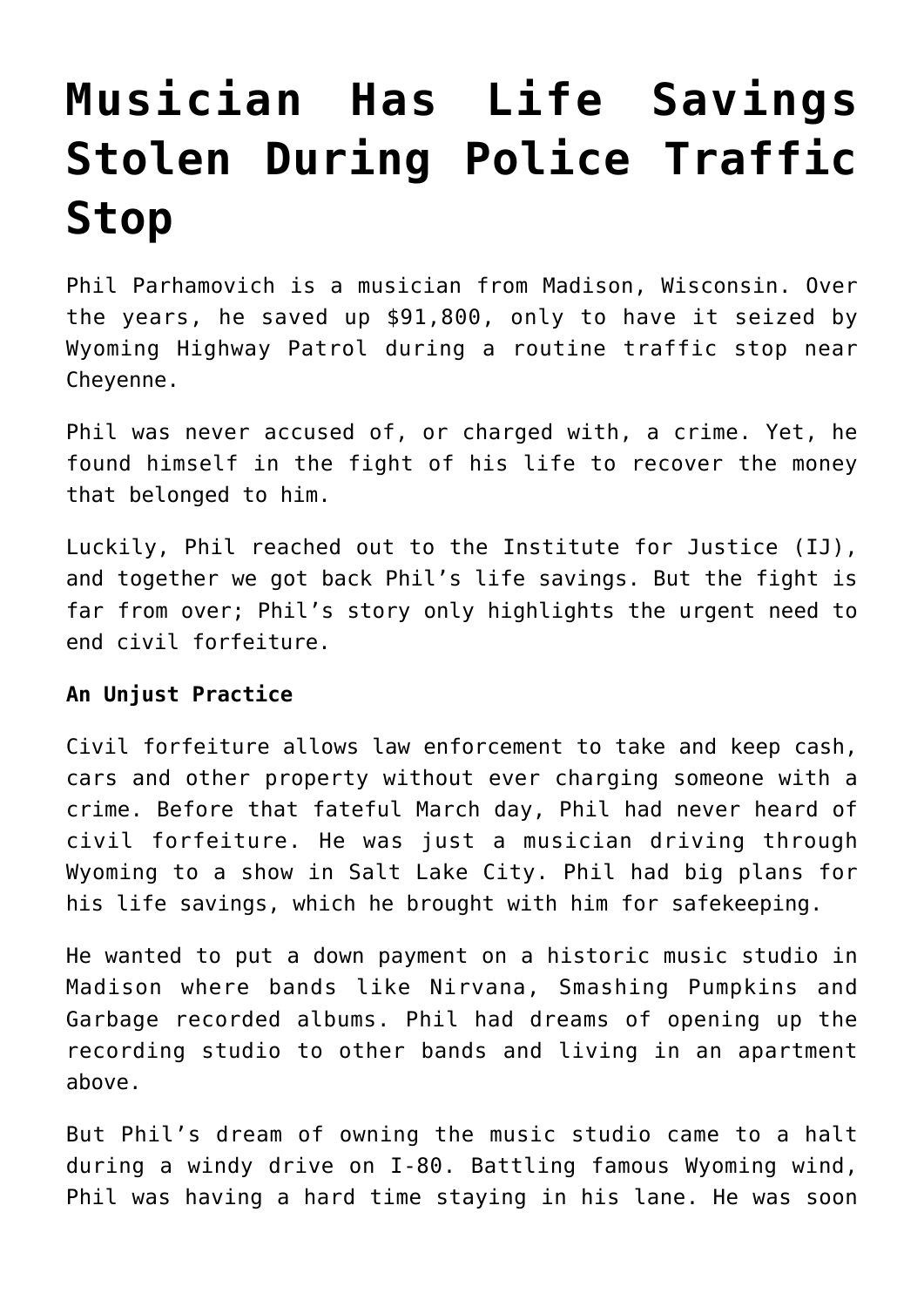pulled over by Wyoming Highway Patrol for failing to signal a lane change. During the stop, the trooper detained Phil in the patrol car and aggressively questioned him about details of his trip. The questions were not even related to the reason for pulling Phil over.

The trooper then circled Phil's minivan with a drug-sniffing dog. After what appeared to be coaching with a tennis ball, the dog alerted to the van and provided the trooper with an excuse to search it. Neither the trooper nor other officers assisting him found anything illegal during the search. All they could find were Phil's life savings stowed away inside a music speaker. Carrying cash is not a crime. But Phil had no way of knowing that. So, when the trooper implied that carrying cash was illegal, Phil—scared that he could be arrested—told the trooper that the money did not belong to him.

Seizing on this opportunity, the officers provided Phil with a way out. If he were to sign a pre-printed waiver form "giving" Wyoming law enforcement the money that they just found, he would be free to go. Bizarrely, the waiver stated: "I . . . the owner of the property or currency described below, desire to give this property or currency, along with any and all interests and ownership that I may have in it, to the State of Wyoming, Division of Criminal Investigation, to be used for narcotics law enforcement purposes." At least two states—Texas and Virginia—have banned law enforcement from using such roadside waivers to pressure motorists to sign away their property.

One of the officers told Phil that if he signed the form, he would be free to go. And so, on the side of the road and with no attorney present, Phil signed the waiver. The officers wrote Phil a \$25 ticket for not wearing his seatbelt and sent him on his way.

## **The Upside-Down World of Civil Forfeiture**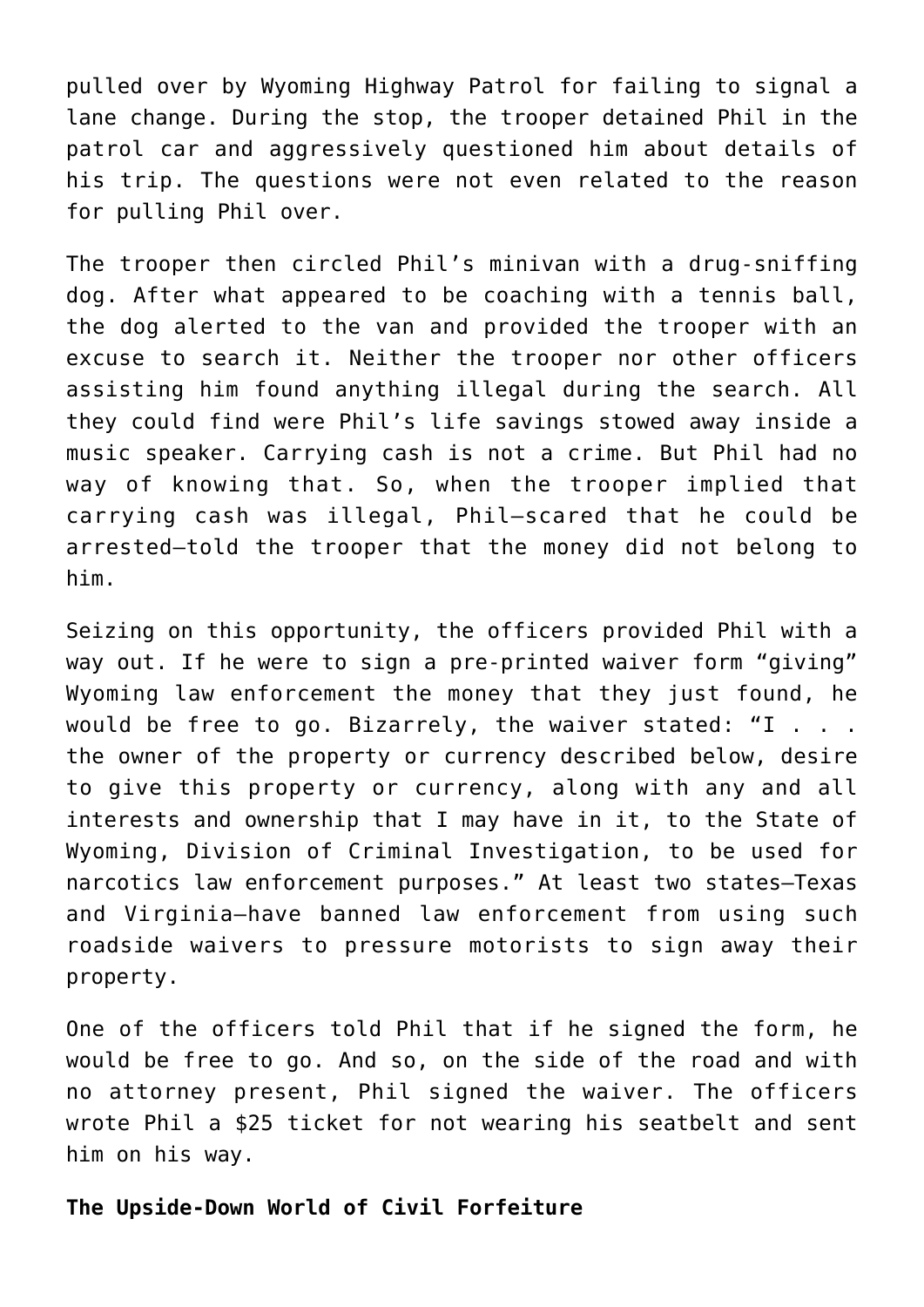Four days after the traffic stop, Phil tried to revoke the waiver and get his money back, explaining what happened and asking to be notified of any court hearings. But Wyoming officials never sent Phil a notice regarding the court proceedings, even though they knew exactly where he lived and how to contact him.

This is the upside-down world of civil forfeiture: it creates a perverse incentive for law enforcement to seize and keep as much property as possible. And even though Wyoming passed modest reforms last year, law enforcement found a way to dodge these reforms through the use of roadside waivers.

Hours after IJ announced it was representing Phil, a state judge ordered the government to give back Phil's money. The Wyoming Attorney General's office quickly agreed to do so. This lack of serious objection on the part of the government is not surprising. Returning seized property when facing a major lawsuit is a common practice among law enforcement across the nation, and it only perpetuates civil forfeiture.

By returning the property to those who are fortunate to find good representation, law enforcement is able to prevent a negative ruling that would chip away at civil forfeiture and thwarts the cushy revenue stream.

As news about Phil's fight with Wyoming law enforcement spread, it even reached the Wyoming state legislature, where a bipartisan group of lawmakers pledged to outlaw the use of roadside waivers to force law enforcement to comply with its recently-passed reforms. One of the legislators, Sen. Anthony Bouchard, went even further, saying that while the pledge is a good start, more has to be done to prevent civil forfeiture abuses.

Even though Phil emerged victoriously, most victims of civil forfeiture are not as lucky. Only 14 states have completely abolished their civil forfeiture programs and Congress has